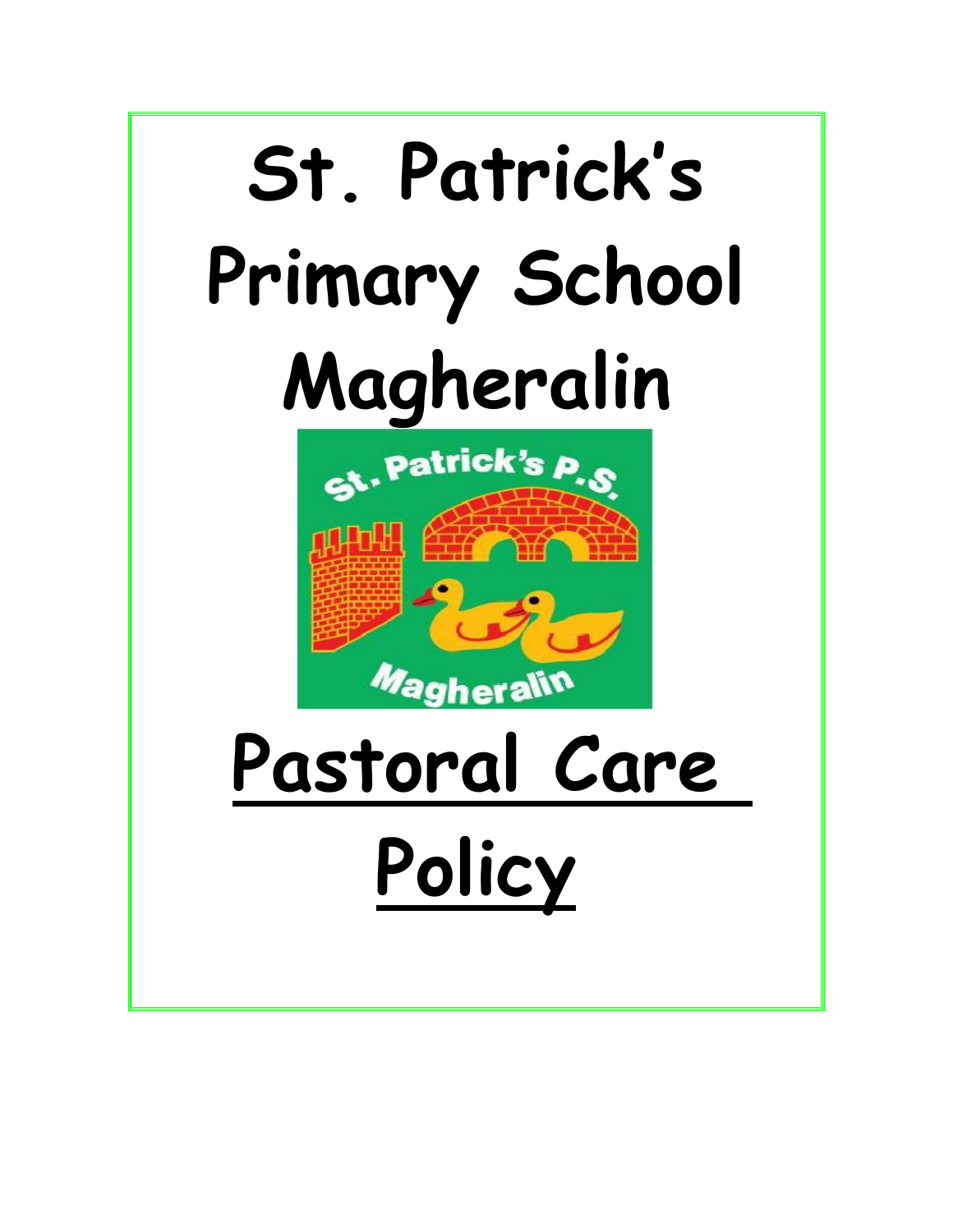# St. Patrick's Primary School Pastoral Care Policy

Pastoral Care embraces all members of staff in St. Patrick's Primary School. This is concerned with the welfare – (health and safety)- of the pupils, the teaching staff and the ancillary staff i.e. the dinner ladies, the supervisors, the caretaker, the classroom assistant and the school secretary. The ethos is based on the values and principles of the Catholic Church and the teaching of Christ.

The pastoral dimension contributes to the creation of a supportive atmosphere in the school for all school members but where adults have an influential part to play. It is concerned with the development and general well-being of the child and involves all pupils and adults who are associated with the life of the school.

For pupils and staff members this means encouraging them

- (1) to set and achieve personal, social and academic goals through a planned and developmental programme
- (2) providing them with opportunities for their own professional development and establishing appropriate structures of time and support.

Since the pastoral dimension permeates all activities, the general focus requires a caring commitment by all teachers and adults to every aspect of school life.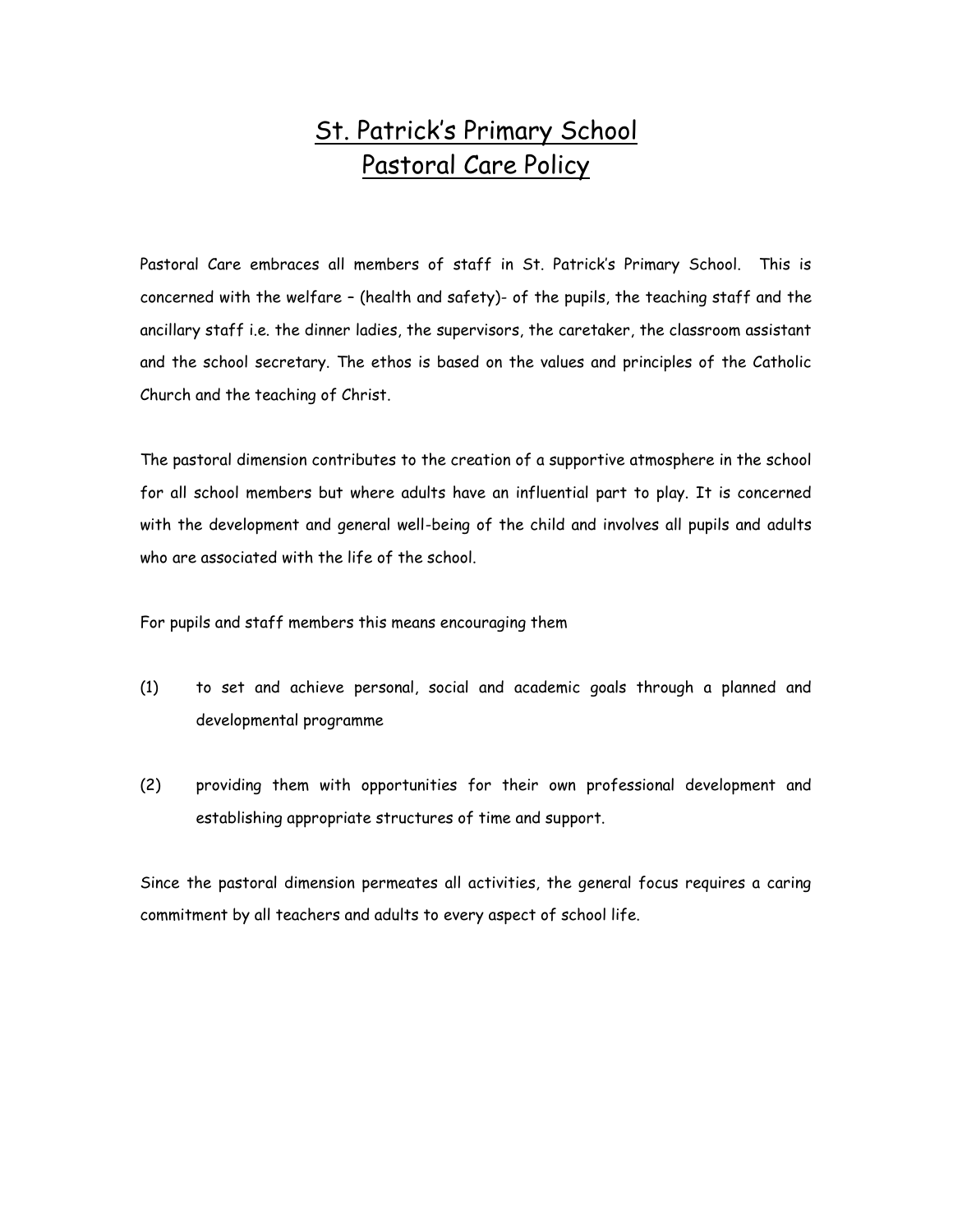The Pastoral Care Policy gives an overview of what we as a school wish to nurture in our staff and pupils. The school promotes a caring, supportive environment in which staff and pupils can work in an environment of mutual respect.

In St. Patrick's we see recognise that central to the success of this is the involvement of parents and other outside agencies in the community. We strive to work in partnership with them to achieve this.

#### **AIMS**

- To ensure that each pupil feels valued, special, unique and a member of the school community
- To instill a sense of personal worth and dignity through intellectual, moral, spiritual, social and physical development
- To empower pupils in building and monitoring good relationships with pupils, teachers and others
- To assist individuals to develop their lifestyles, appreciate life and respect the world in which they live
- To encourage a sense of personal accountability for their own learning and actions
- To develop and strengthen the link with the parish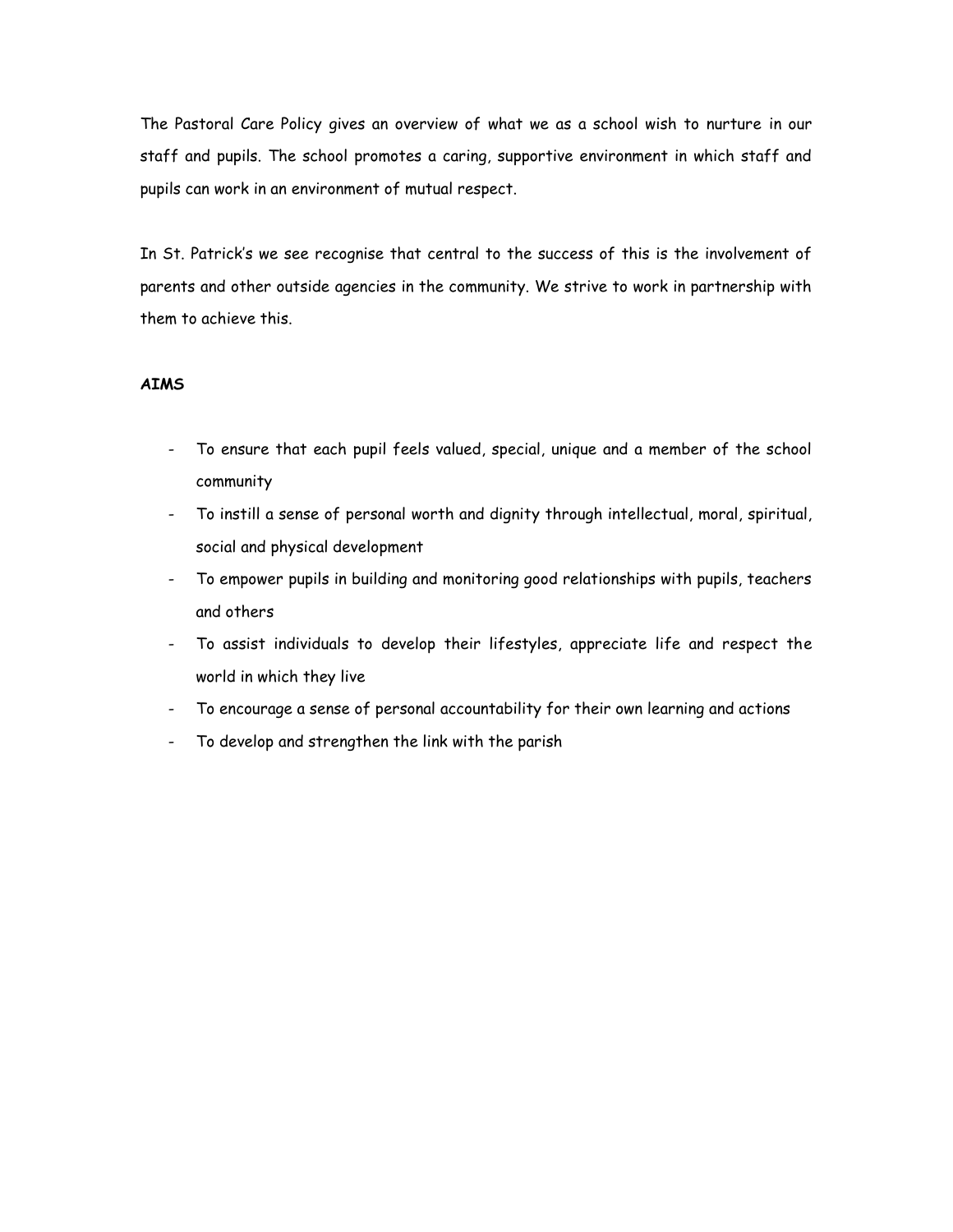#### **ORGANISATIONAL STRUCTURE**

The class teacher is seen as the key person in having an impact on the children in his/her care. The class teacher will be responsible for implementing the policy of Pastoral Care and other related policies. The teacher however, should not be seen as working in isolation. The teacher is working in cooperation with other teachers in devising and revising policies with the Principal in addressing day to day concerns. The Principal will be responsible with the support of all staff in the effective delivery of the Pastoral Care Policy. Ancillary and Auxiliary staff will have an important role.

#### **SUPPORTING POLICIES**

The Pastoral Care Policy has many parts and there will be times when staff will need to refer to other policies which are either presently in place or being worked on.

These policies include:

- Health and safety
- Anti-Bullying
- Discipline
- Child Protection
- Drugs / Misuse of Substances
- Acceptable use of the Internet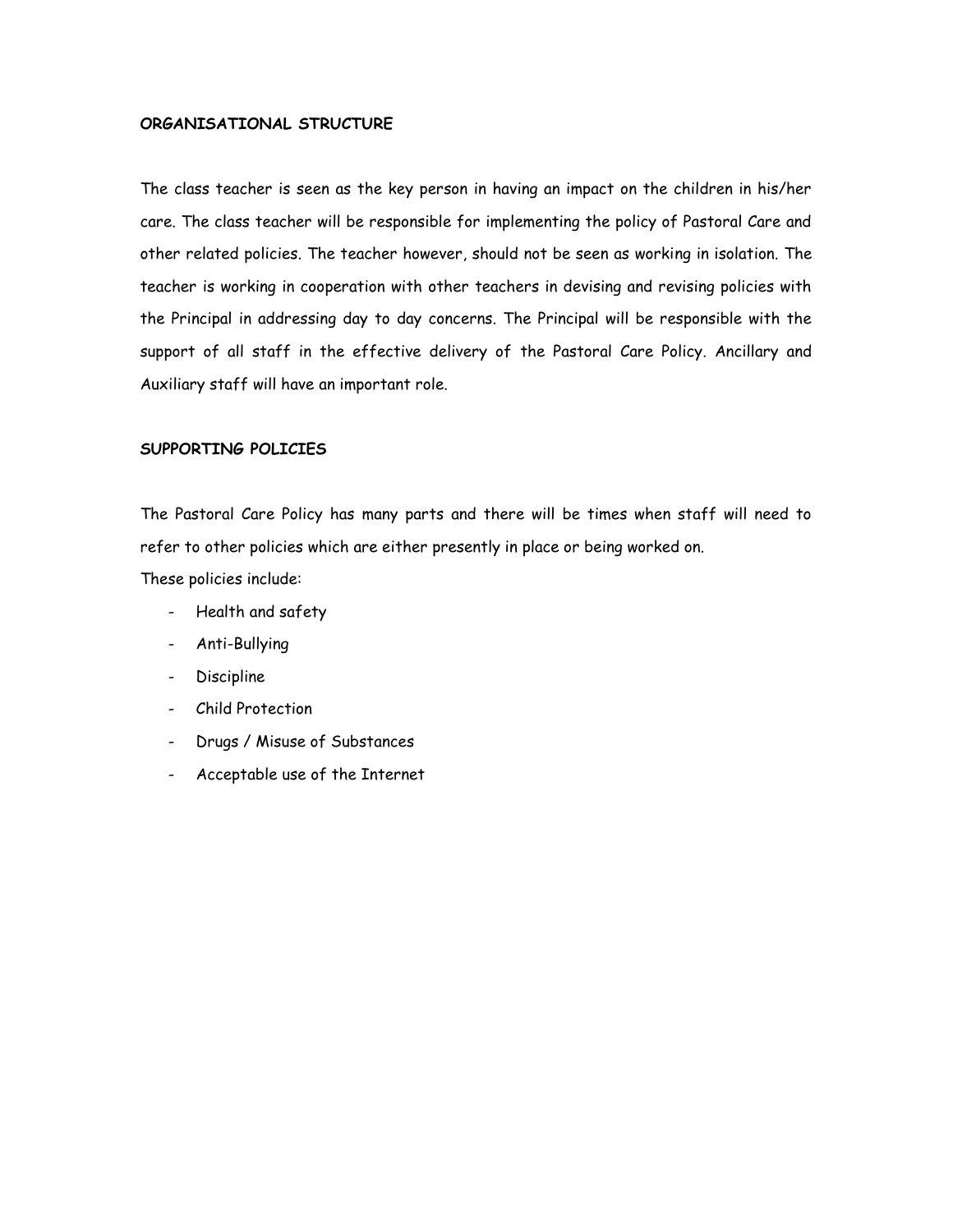#### **LIAISON WITH PARENTS**

We at St. Patrick's see ourselves as partners with parents and guardians in the education of their child. The parent is the primary educator. We see the school continuing this education in a more formal way. Mutual support and cooperation is an essential element in achieving our objectives. On-going activities to ensure communication and parental involvement include:

- Regular parent / teacher meetings
- Prospectus / News sheets
- Annual Progress reports
- Sporting Events
- Fund –raising activities
- Religious services

All volunteers, including parents, wishing to help must undergo the appropriate vetting procedures as advocated by the Southern Library and Education Board.

It is a responsibility of the school to foster trust and build relationships with parents by –

"Raising awareness of the school's Child Protection arrangements within the Pastoral Care Policy."

Establishing procedures whereby parents may make a complaint about child abuse and the recourse that they may have if they are not satisfied with the outcome.

Parents will be informed of these procedures through the School Prospectus and annual information sent at the start of the school year.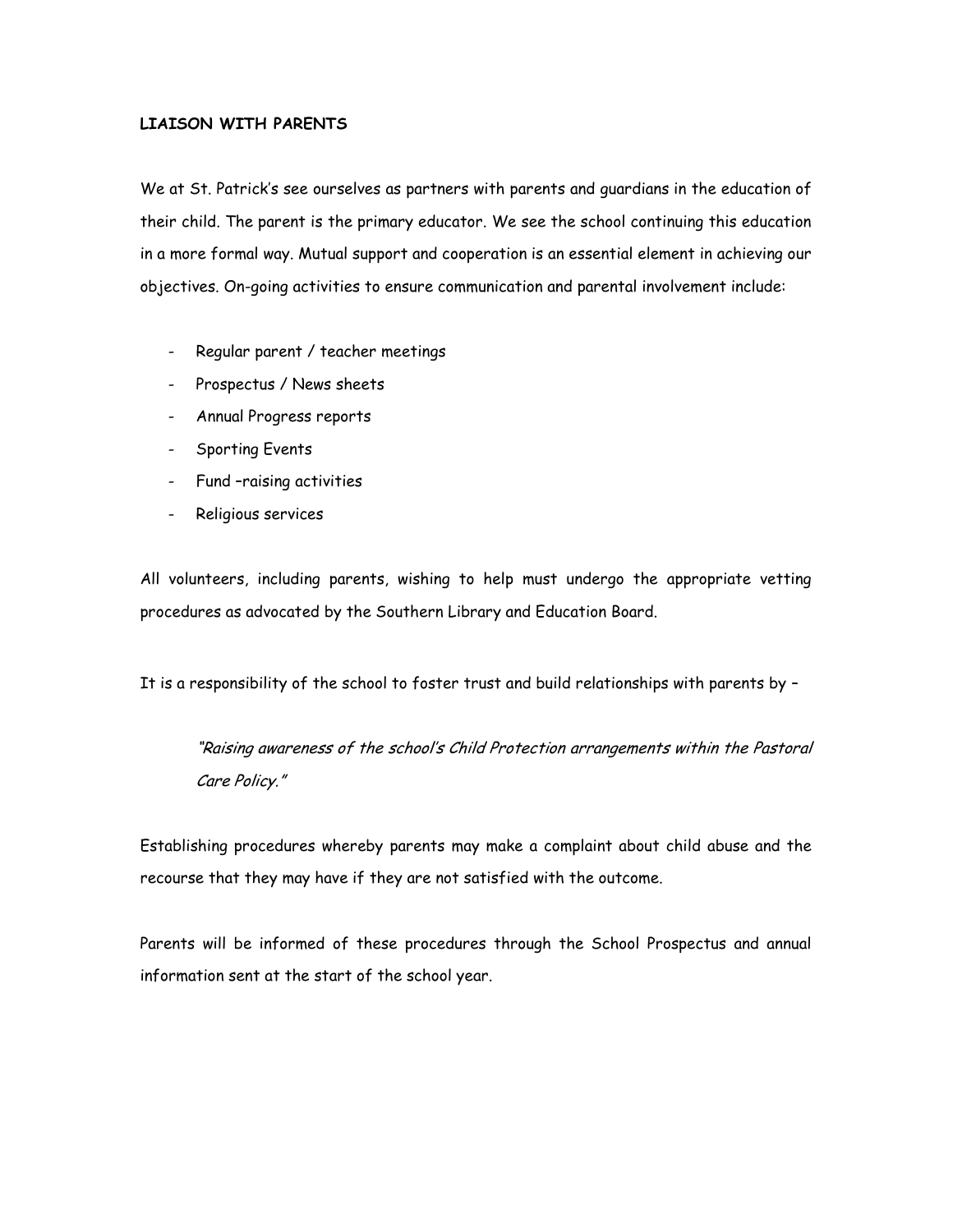#### **PASTORAL CARE ARRANGEMENTS**

In line with our policy of maximizing the potential of each pupil, the school recognises that it has a responsibility to do everything possible to care for each pupil's physical and emotional well-being. The school will endeavour to provide a comfortable a safe environment for learning.

Due to the nature of Primary Education, class teachers will look after the pastoral needs of the children in his/her care.

When a child is sick or injured, the school will, in the first instance, provide First Aid Assistance (without administering medicine unless authorised by SELB) and, if necessary, contact the parent/guardian by phone in order to bring them to school. If this proves unsuccessful the child will be taken to the nearest hospital.

In all cases, it will be the policy of the school to act in the best interests of the child.

The Pastoral Care Policy is an integral part of both the informal and formal Curriculum and permeates every aspect of life in St. Patrick's Primary School. The Ethos of the school will influence the effectiveness of the school's Personal Safety Programme\*. This will support each child's development in ways, which would foster security, confidence and independence. It is central to the well-being of the individual and is, therefore, an integral part of all aspects of the curriculum.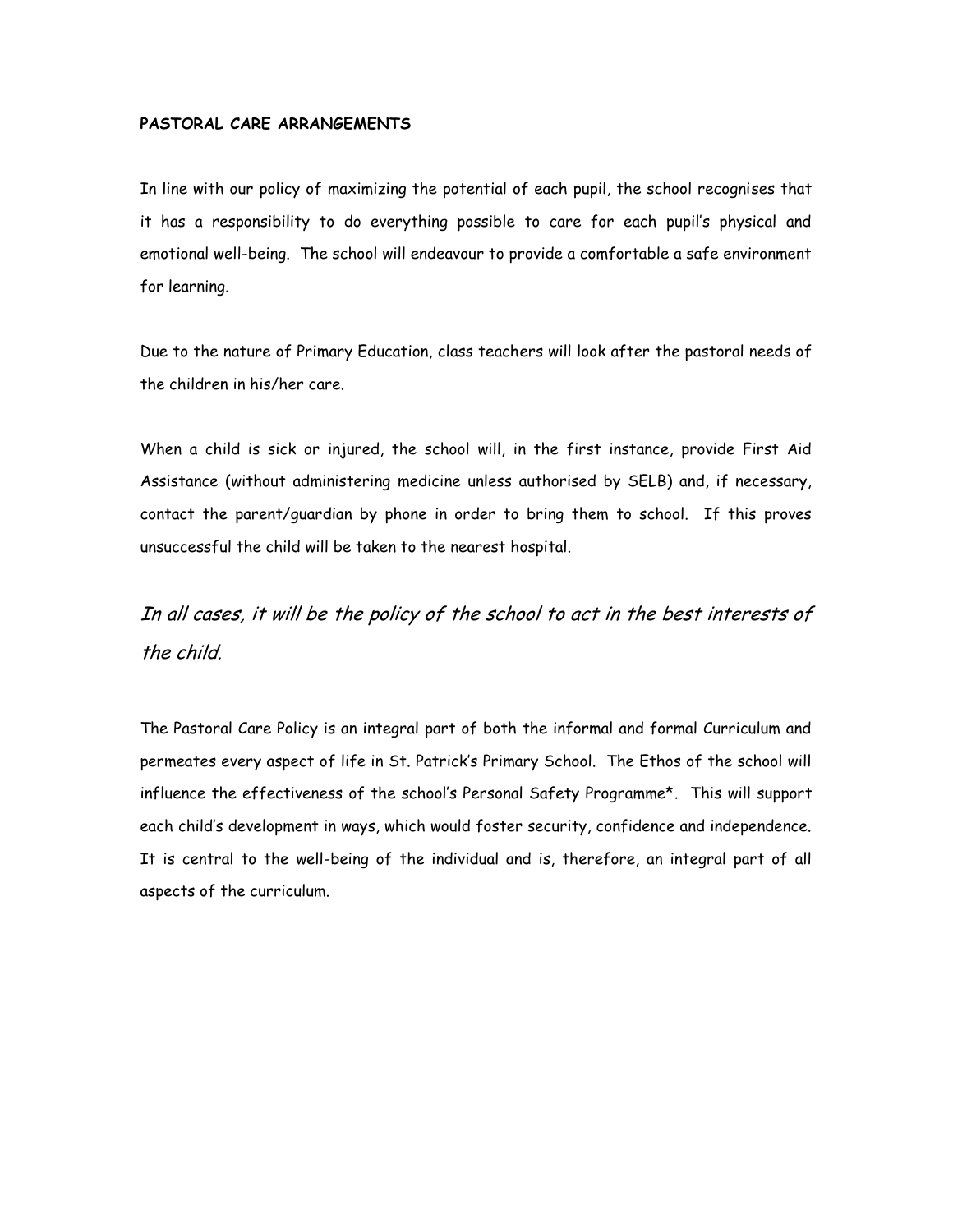### **AIMS AND OBJECTIVES**

- To enhance each pupil's self-esteem, self-confidence and assertiveness
- To develop each pupil's communication skills
- To enhance each pupil's personal safety skills

For this policy to be successful the school must-

- create an environment, in the school and the classroom, where every child is a valued member of the community.
- promote class and group discussions of thoughts and feelings in an atmosphere of trust, acceptance and tolerance.
- identify a range of people to whom the children can turn to share their concerns and discuss their problems.
- integrate key concepts of personal safety within the curriculum.

# **CHILD PROTECTION**

## **Procedures for Referral:-**

- 1. The designated teacher is Miss. Oliver.
- 2. A teacher or any other member of staff who has concerns about a child must report his/her concerns to Miss. Oliver who has a designated responsibility for liaising with the Principal, the Social Services and other relevant agencies on cases of suspected child abuse.
- 3 If Miss. Oliver decides there is a reason for concern, she, after consultation with the principal, should contact the appropriate Child Care Senior Social Worker and confirm the referral in writing within 24 hours (ACPC 7). Where uncertainty exists Miss. Oliver should take the opportunity of consulting with the senior Social Worker as described in the main body of these procedures. (Chapter 7)
- 4. Miss. Oliver should inform the nominated officer of the Southern Education and Library Board and the Diocesan Administrator and provide a copy of the referral.